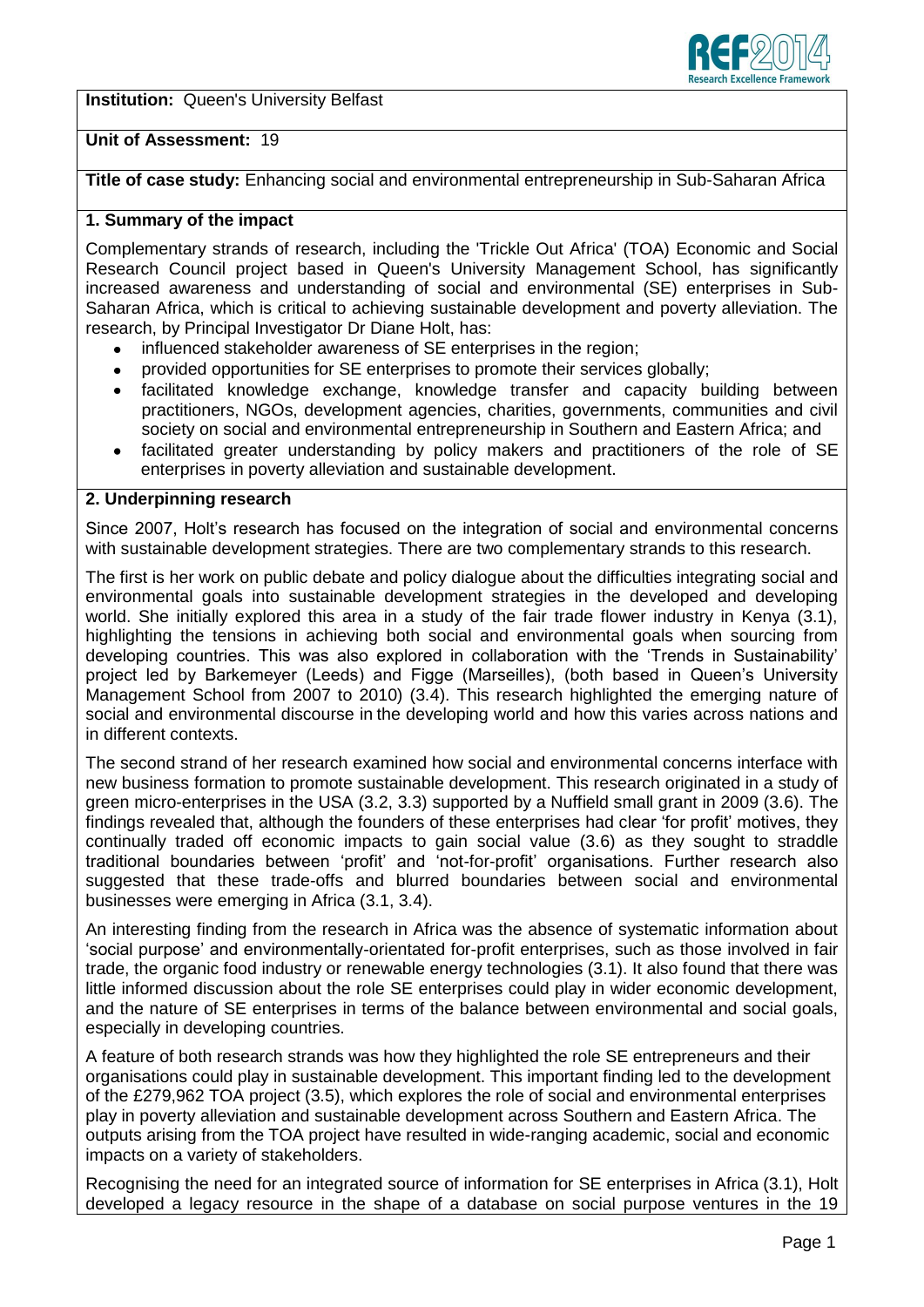

countries of Southern and Eastern Africa, which would contain relevant information to facilitate her own research, and provide a public information source on the activities of these businesses (3.5). This web-based directory of SE businesses, and associated support agencies, cooperatives and individual entrepreneurs across the 19 countries went online in November 2011. The website is available in Afrikaans, Swahili, French, Portuguese and English. It is the only site and directory of its kind, offering a free knowledge exchange platform for potential donors, customers, supporters and policy makers. The SE enterprises listed in the directory were identified by scanning donor reports, websites, case studies, and research papers. Self-registration has also enabled organisations to list themselves. There are now almost 4,000 such organisations listed. More detailed data, including information on funding sources, strategic decision-making, pricing, mission focus, location, target audience, and start-up was also collected using an online survey tool. The site represents a unique dataset that informs policy and practice, with significant implications for improving understanding of the nature and variety of social and environmental enterprises.

The research for TOA also involved 24 weeks of fieldwork (November- December 2011, March-June 2012) exploring SE enterprises in Zambia, Kenya, South Africa and Mozambique. Twenty case studies were explored as a result of this fieldwork, with detailed case analysis providing detailed maps of the impact of these organisations on sustainable development and poverty alleviation. These maps and associated case studies not only present an innovative assessment of how these organisations can further improve, but also make a valuable contribution to the development of a more rigorous impact evaluation methodology to assess organisational and policy performance in the SE sector.

#### **3. References to the research**

**3.1** Holt, D. and Watson, A. (2008), Exploring the dilemma of local sourcing versus international development – the case of the flower industry, *Business Strategy and the Environment*, 17(5), pp. 318 – 329

**3.2** Holt, D. (2011), Where are they now? Tracking the longitudinal evolution of environmental businesses from the 1990s. *Business Strategy and the Environment*, 20, pp. 238-250.

**3.3** Holt, D. (2012), The Journey of a 'Green' Micro-Enterprise –The Green Planet. *Corporate Social Responsibility and Environmental Management*, 19(2), pp. 90-101.

3.4 Barkemeyer, R., Figge, F., and Holt, D. (2013) Exploring sustainability-related media coverage and human development. *Environment and Planning C* 31(4), pp. 716-74

**3.5** 2011: ESRC First Grant (£279,962) Trickling Up? A study of eco/social enterprises in Southern and Eastern Africa and their role in sustainable development at the bottom of the pyramid. Grant Holder and PI: Dr Holt (02/2011- 03/2013)

**3.6** 2009: Nuffield Small Grant (£7,438) What future for green small businesses? Tracking the longitudinal evolution of ecopreneurial businesses from the 1990's. Grant Holder and PI: Dr Holt (10/2009-09/2010)

## **4. Details of the impact**

The academic, social and economic impacts of this research can be clustered under four themes.

*1. Influencing stakeholder awareness of SE enterprises in the region* 

Holt's research activities have had a significant impact by building awareness of African SE enterprises through the website, media coverage, stakeholder events, academic conferences and publications.

The website and directory demonstrate significant reach, securing 4.3 million hits, almost 530,000 unique visitors, and 1.9 million page views from May 2012 to April 2013. Some 71.4 million bytes of information on SE enterprises were accessed during this period.

Positive press and social media coverage of the research on SE enterprises in Africa and their role in sustainable development has also built awareness, as evidenced by over 20 newspaper articles, online articles, blog posts and radio interviews.

Examples include an article in the *Answers from the Big Issue* e-magazine (No 1 Sept 2012)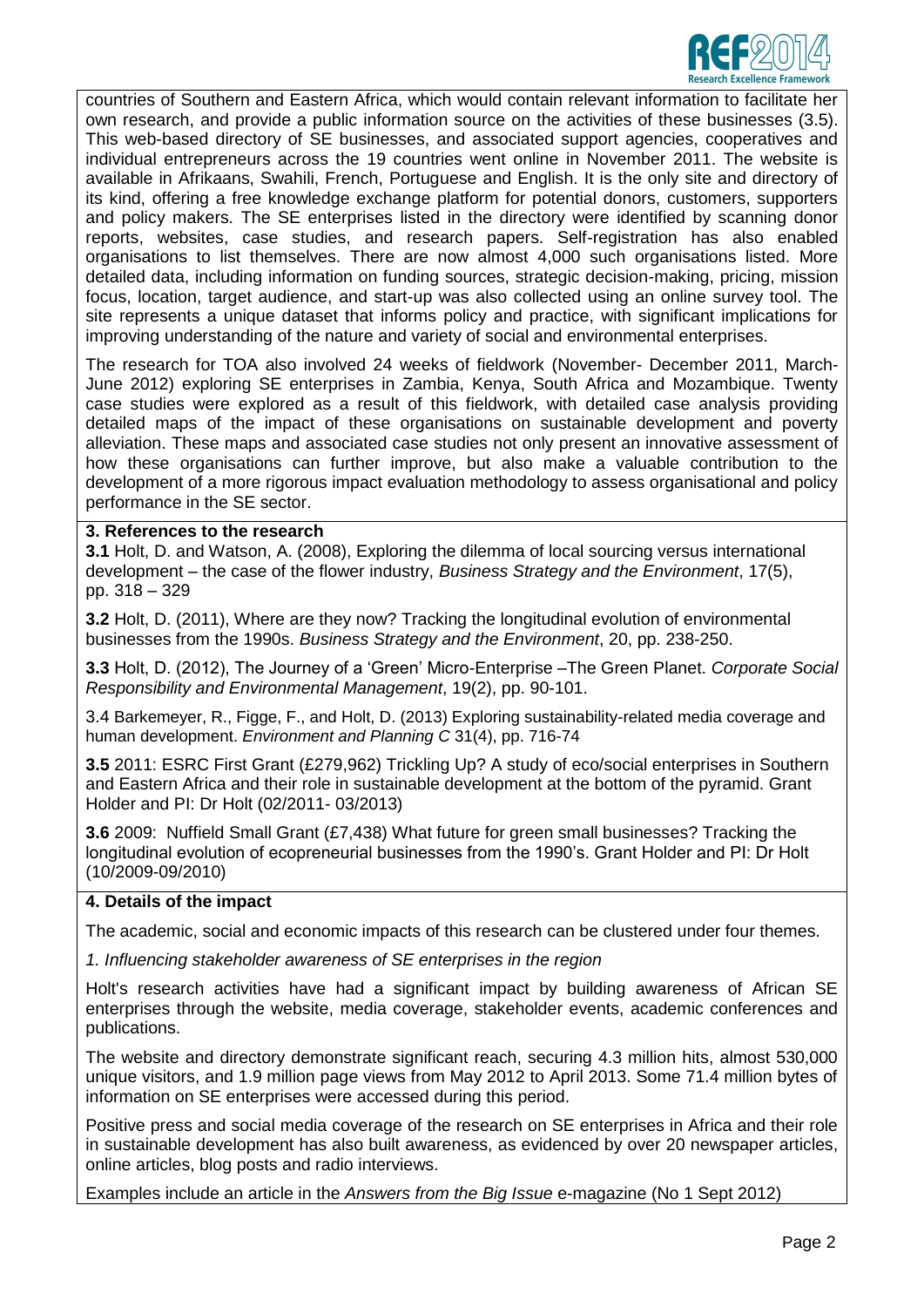

showcasing social innovation, which said: "The Trickle Out team believes that it is crucial that we do not just import business models and preconceptions from a western, developed world context into Africa. Work so far has shown that the social enterprises emerging in Africa are perhaps very different to what we call a social enterprise in the UK…Many of the social enterprises Trickle Out is finding are at a much more informal stage but they are potentially impacting thousands."

The *Guardian* (October 2011) and *Next Billion* blogs (Sept 2011) stated: "Africa may seem to be a bit lost on the inclusive-market-social-entrepreneurship-map sometimes. Most big microfinance funds have only small portfolios in the area, and it often feels like the BIG success stories cited in case studies or making the pages of The Wall Street Journal are from India. But there's A LOT going on. A team from Queen's University Belfast has set out to find out how much, what, and where – and make their insights public in a Social and Environmental Enterprise Directory....."

The importance of the directory was also noted in 2011 by the Director of the British Council, Kenya who said: *"*Putting together a directory of all the social and environmental enterprises, or at least as many as they can find, will be an enormously valuable exercise and should build up innovation and enterprise, not just within Kenya and other countries but across them too.."

## *2. Providing opportunities for listed SE enterprises to promote their services globally*

The TOA website and directory both increases awareness of specific organisations listed and provides opportunities for them to reach the market and showcase their activities. For instance, Cookswell Enterprises in Kenya, which markets and sells innovative energy-saving charcoal and wood-fuelled stoves and ovens, were recently short-listed as finalists for the prestigious Ashden Award for Sustainable Energy. These prizes are awarded for sustainable energy projects that protect the environment and improve quality of life. Cookswell reported to the Trickle Out project: "Thanks to your awesome coverage of what we are doing, these people thought to short-list us for a small award".

The high levels of hits on the website and individual page views illustrate that many individuals are seeking information on these specific SE enterprises. There is evidence that this offers listed enterprises possible market opportunities. For example, a potential investor said: "I came across your website while researching a new business venture. I am starting up a company ... very much like those produced by some of the companies featured on your website. Yours is the most useful I have found so far and I certainly hope to be contacting some of the suppliers".

#### *3) Promoting knowledge exchange, transfer and capacity building for social and environmental entrepreneurship*

Knowledge exchange and transfer activities have included a capacity building workshop for Africa researchers, evening events for policymakers and practitioners, conference papers, online dissemination of early findings, and public lectures in South Africa, Kenya and the UK.

Feedback from the participants from the capacity-building training workshop for entrepreneurship researchers from Malawi, Zambia, Kenya and Southern Africa (April 2012) suggest significant impacts on knowledge and facilitating networking:

"The workshop was really insightful; it drew my attention to the concept of social entrepreneurship. Plus it was good to meet with other researchers and network" (participant from University of Lusaka, Zambia). "The Workshop was so valuable and an eye opener to social enterprise research" (participant from Moi University).

One of the participants subsequently attended a meeting with the regulatory body for universities in Kenya, where they suggested that social entrepreneurship should be taught at MBA level (participant from University of Nairobi). Two of the participants (Zambia and South Africa) have linked up in a south-south network to submit a grant proposal. A Kenyan academic participant from Bondo University College also noted "the experience I gained was enormous as I was able to create linkages and network".

Holt also ran an entrepreneurship master class on entrepreneurship and economic development in April 2012, in association with the workshop attended by 70 members of the Kenyan business community and government. A keynote speech was reviewed by Dr Manu Chandaria, a leading Kenyan industrialist.